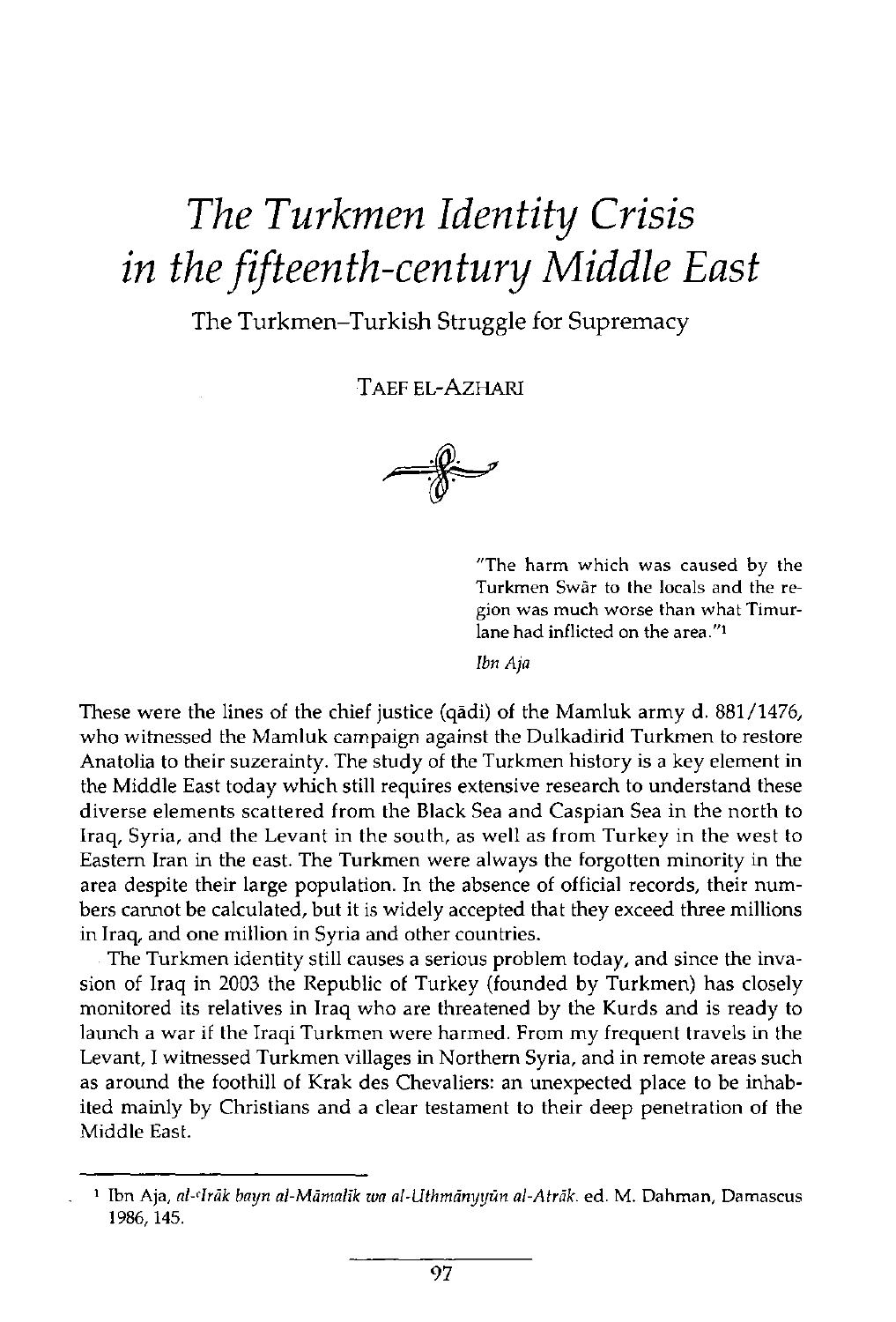The appearance of the Turkmen in the Middle East could be divided into two stages: the first in the eleventh century, when the Saljuq Oghuz tribe led a massive Turkmen federation to immigrate from Central Asia westwards into Iran, Iraq, Syria, and Anatolia. The battle of Manzikert in 1071 opened the gate to waves of Turkmen immigration which started the Turkification process of Anatolia.<sup>2</sup> The second stage took place under many Turkmen princes (beys) fleeing before the Mongol terror and entering Anatolia, Iraq, Northern Iran in large numbers in the thirteenth-fourteenth centuries.<sup>3</sup> The principal Turkmen elements were the Ottoman Oghuz in central and eastern Anatolia, the Qaramanids in central Anatolia, the Qara Qoyunlu in Iraq, Eastern Anatolia, and Azerbaijan, the Aq Qoyunlu in Iraq, Eastern Anatolia, and Azerbaijan, and finally the Dulkadirids. It is worth pointing out that such vast immigration pushed forward and displaced diverse Kurdish tribes as far north as the Armenian region.<sup>4</sup> That added to the identity and settlement problem in the Middle East, still unresolved today.

Since the first four Turkmen powers have received attention by scholars such as V. Minorsky, J. Woods, and H. Inalcik among others, this article focuses on the Dulkadirid Turkmen and attempts to examine aspects of their history. It should be pointed out that the early stages of the Dulkadirids remains obscure, and the Mamluk documentation on the fifteenth century remains the prime source of this information, prior to the Ottoman source materials from the end of the fifteenth century. The Turkmen administration did not develop enough to produce many documents, or suffered heavy losses and a great part is not extant.

The Dulkadirids 740–921/1339–1515, were Turkmen<sup>5</sup> tribes from central Asia, arriving to Eastern Anatolia in the fourteenth century when escaping from the Mongols. Their settlements were between two other Turkish powers, the Ottomans to the west, and the Mamluks to the north, east and south. They developed politically into the fifteenth century to rule the Principality of Albistan and Macrash to the west of the Euphrates.<sup>6</sup> This new Turkish element would be a cause of uncertainty between the Ottomans and the Mamluks later on.

From the few mentioned stories on their early relations with the Mamluks, it seems that they paid homage to the Mamluk sultanate<sup>7</sup> which was governing a large part of Eastern Anatolia. Such homage was necessary in order to survive,

**7 al-Sakhawi had mentioned that Mamluk sultans encouraged political marriage in the early fifteenth century with this principality which was considered a honour bestowed upon Dulkadirid rulers.** *al-Tibr al-Masbuk,* **Beirut 1984,308. Morgan,** *Medieval Persia,* **94.** 

**<sup>2</sup> B. Spuler, "The disintegration of the Caliphate in the East," in** *The Cambridge history of Islam,* **vol. IA, 149-150.** 

**<sup>3</sup> O. Turan, "Anatolia in the period of the Seljuks," in** *The Cambridge history of Islam,* **vol. IA, 251. D. Morgan,** *Medieval Persia.* **London 1988, 102.** 

**<sup>4</sup> C. Cahen,** *Pre-Ottoman Turkey.* **London 1968, 316. Reading the journey of Ibn Battuta d. 1377, who traveled through Anatolia will help understand The turkification of the region. Tuhfat al-Nuzzar, 1992,299-334.** 

**<sup>5</sup> Turkmen is the Persian form for the Turkish tribes of Central Asia.** 

**<sup>6</sup> V. Minorsky,** *The Turks, Iran and the Caucasus in the Middle Ages.* **London 1978,28.**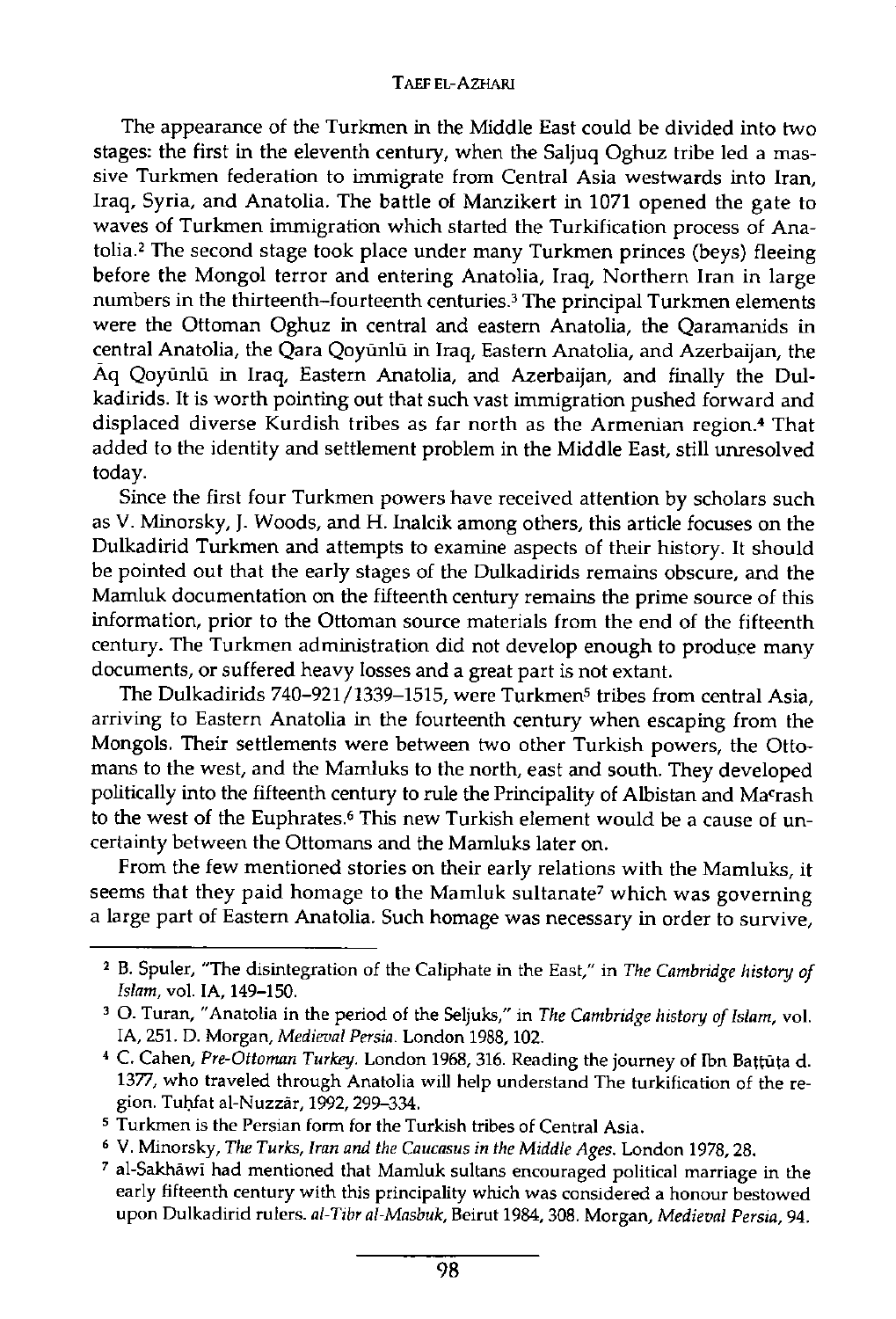especially with other Turkmen elements hovering over the area looking for pasture and political power. They needed the Mamluk support at a time when they were breaking from the Timurid subjugation of Anatolia during the rule of Timurlane (+1405) and his son Shah Rukh (+ 1447). As for their relations with the Ottomans, the latter were expanding on the Western side most of the fourteenth century, and in the first half of the fifteenth century, thus the Ottomans did not get involved in the affairs of the Dulkadirids until the 1460s. It is difficult to catalogue the Dulkadirid appearance in the sources before their manifestation as a clear political power with a significant role in the area.

The Egyptian historian Ibn Taghri (+1471) furnishes us with details of amicable relations between the Ottomans and the Mamluks until the capture of Constantinople in 1453,<sup>8</sup> reflected in their respect towards the Turkmen principalities under the Mamluks. This changed in 1465, when the Dulkadirid lord Arslán (Turkmen for "lion") 858-870/1454-1465 was assassinated in Cairo, probably upon the order of Khushqadam the Mamluk sultan († 1467), who wanted to replace him with a more capable and loyal prince. That incident led to strife within the Dulkadirid house, when some commanders refused the newly appointed Mamluk lord, Budáq (Turkmen for "mountain") and - led by Swár (Turkmen for "Knight") - were seeking Ottoman support. Sultan Muhammad II (+ 1481) seized this opportunity to expand Eastward and appointed his own candidate, Swár as lord of the Dulkadirids with a sultanate diploma.<sup>9</sup> Thus the Dulkadirid principality was to split into two parts: one in Marcash governed by Dudáq, and another in Albistan governed by Swár pulling out of the Mamluk orbit. Here it seems that the rebellion of Swár was not bold enough to declare independence, but the Turkmen identity was attached to a much stronger Turkish one, after a century in Anatolia.

Not long before that the Ottoman candidate took over most of the territories of the Dulkadirids, which resulted in Budáq's flight to Cairo in 871/1466-1467. The Mamluk sultanate dispatched an army lead by Bard Bek, the vice-sultan of Syria in the same year, but it was defeated by Swár. One of the most interesting reasons for such a defeat was the defection of the vice-sultan to Swar's camp.<sup>10</sup> Some believe that such a defection with many Turkish soldiers in the campaign was not only a result of political ambition, but also due to the similarity of the Turkish elements in the Middle East which facilitated such a move based on the common tribal behaviour of Central Asia.

Swár the Dulkadirid managed to widen his sphere of influence in 1467-1468 by attacking the Mamluk cities of Eastern Anatolia while taking advantage of the power vacuum in Egypt with three successive sultans coming to power following the death of Khushqadam in 1467.

In Rajab 872/February 1468, the new and long-reigning Burji sultan Qaitbay (+ 1496), commissioned a very large army, headed by atabeg Qalaqsiz (Turkmen

s *Ibn Taghri Birdi, al-Nujüm al-Zdhira.* **Beirut** 1988, **Vol. XVI,** 49-50.

**<sup>9</sup> al- Sakháwl,** *al-Daw' Allám'i.* **Beirut** 1977, **Vol. Ill,** 273.

<sup>!</sup>o **al- Sakháwí,** *al- Daw' AllamPi.* **Beirut** 1977, **Vol. Ill,** 274.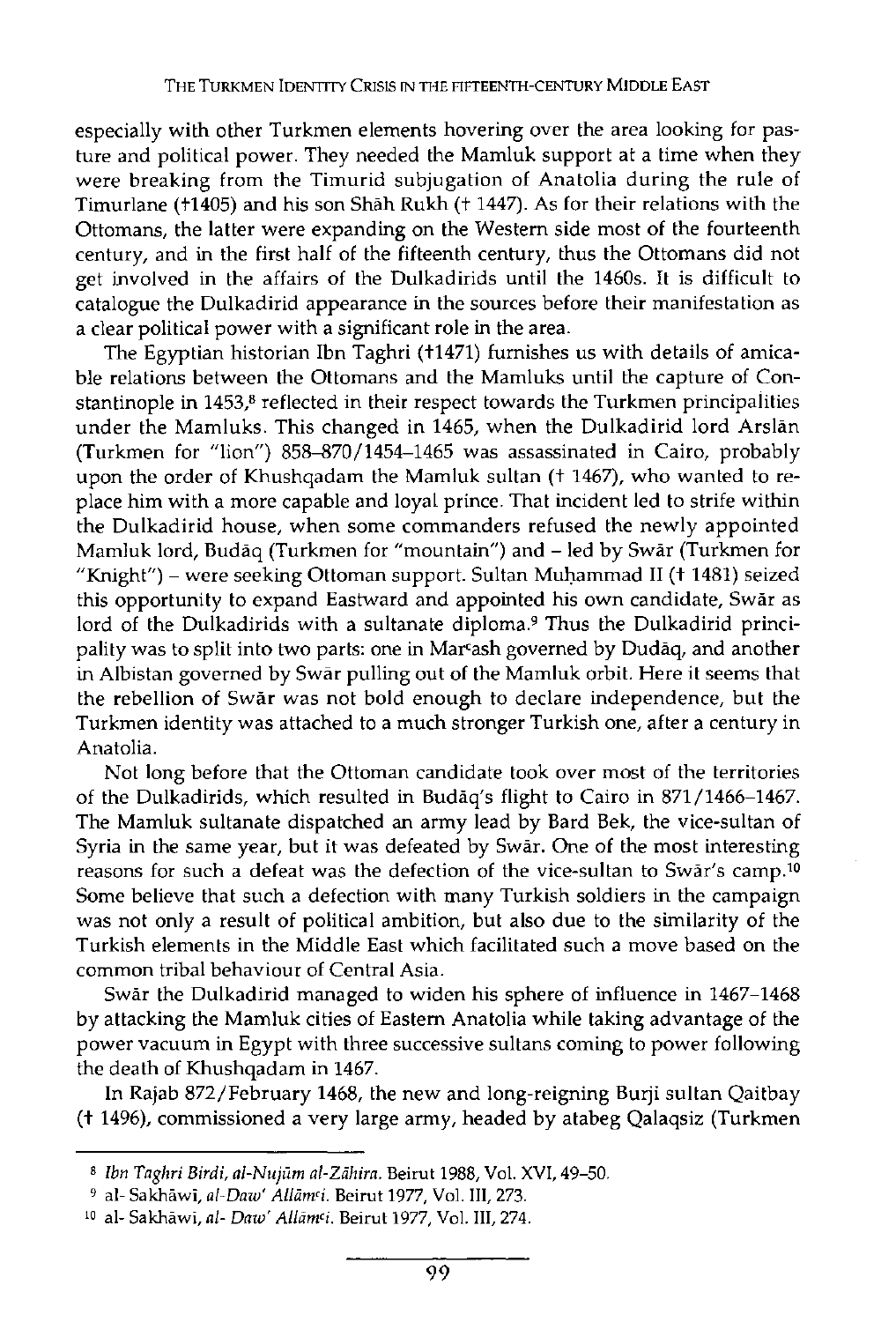for "not distressed"), the second in command in the realm to confront the rebellious Dulkadirid Swar.<sup>11</sup> From implicit evidence in the sources other Turkmen elements can be seen in Syria and Eastern Anatolia joining the Egyptian army against Swār. Not only those, but another Turkmen principality, Banū Ramadān in Adana in South Taurus remained loyal to the Mamluks and helped them by attacking some territories belonging to Swār.12 These Turkmen elements did not join the pact with Swār.

It is not the aim of this survey to provide a chronological narrative of the copious military activity recorded by contemporary chronicles. However, it can be stated that the Mamluk-Turkmen army managed to recapture <sup>c</sup>Ayntab from Swar in April 1468 and deterred him from threatening Aleppo, the heart of Mamluk Northern Syria. Two months later, Swar inflicted a heavy defeat on the Mamluks, capturing their leader Qalaqsiz. Aleppo now faced a great threat.<sup>13</sup> This swift change of fortune could be attributed partly to Ottoman help, but also to Swar mustering a large number of Turkmen mercenaries in eastern Anatolia, who participated in his campaign as 'shareholder soldiers' under his banner as the habit of the Turkmen. Carl Petry, who studied the last Mamluks extensively argues that Qalaqsiz, after being released from captivity, changed his loyalty to Swar.<sup>14</sup> One cannot avoid the fundamental issue of identity here, with the second Turkish commander in the Mamluk sultanate cooperating with fellow Turkmen. The difference here is that Mamluk Turks were kidnapped from Central Asia and the Caucasus with no family, but were greatly influenced by the traditions of the previous dynasties (Saljuqs, Zangids, and Ayyubids) while Dulkadirids were free Turks with the institution of the family occupying a major part of their lives.

The next step in Swar's plan was to interfere in Mamluk Syrian affairs by issuing a charter to the locals of Aleppo and Damascus in which he claimed the Sultanate for himself as an independent lord and assured them their safety.<sup>15</sup> Swar was attempting to galvanize the Turkish elements around him in a daring attempt to create an identity outside the remote isolated region of Southern Taurus. He also was trying to make use of the large Turkmen population in and around Aleppo, an area exposed to massive Turkmen settlement starting with the Saljuqs in the eleventh century.

Sultan Qaitbay commissioned a large force lead by atabeg Uzbek (Turkmen for "brain", also a developed form of 'Oghuz') from Cairo to confront Swar in Shcaban 873/February 1469. It is worth mentioning that in addition to the Mam-

**<sup>11</sup> Ibn Iyas,** *Badai al-Zohur.* **ed. M. Mustafa, Cairo 1963, Vol. Ill, 7.** 

**<sup>12</sup> Ibn Iyas,** *Badai al-Zohur,* **37-40; I. Turkhan,** *Mi\$r ficasr al-Mamalik al-Jardkisa.* **Cairo 1960, 125-126.** 

**<sup>13</sup> Ibn Taghri Birdi,** *Hawddith al-Duhiir.* **ed. B. William, California 1932, Vol. 3: 633-634. S. Harel,** *The Ottoman-Mamluk War, 1485-1491.* **Brill 1995,89.** 

**<sup>14</sup> C. Petry,** *The last Mamluk sultans and Egypt's waning as a great power.* **New York 1994,43.** 

<sup>&</sup>lt;sup>15</sup> al-Sairafi*, Inba' al-Haṣr.* ed. H. Habash, Cairo 1970, 29–30.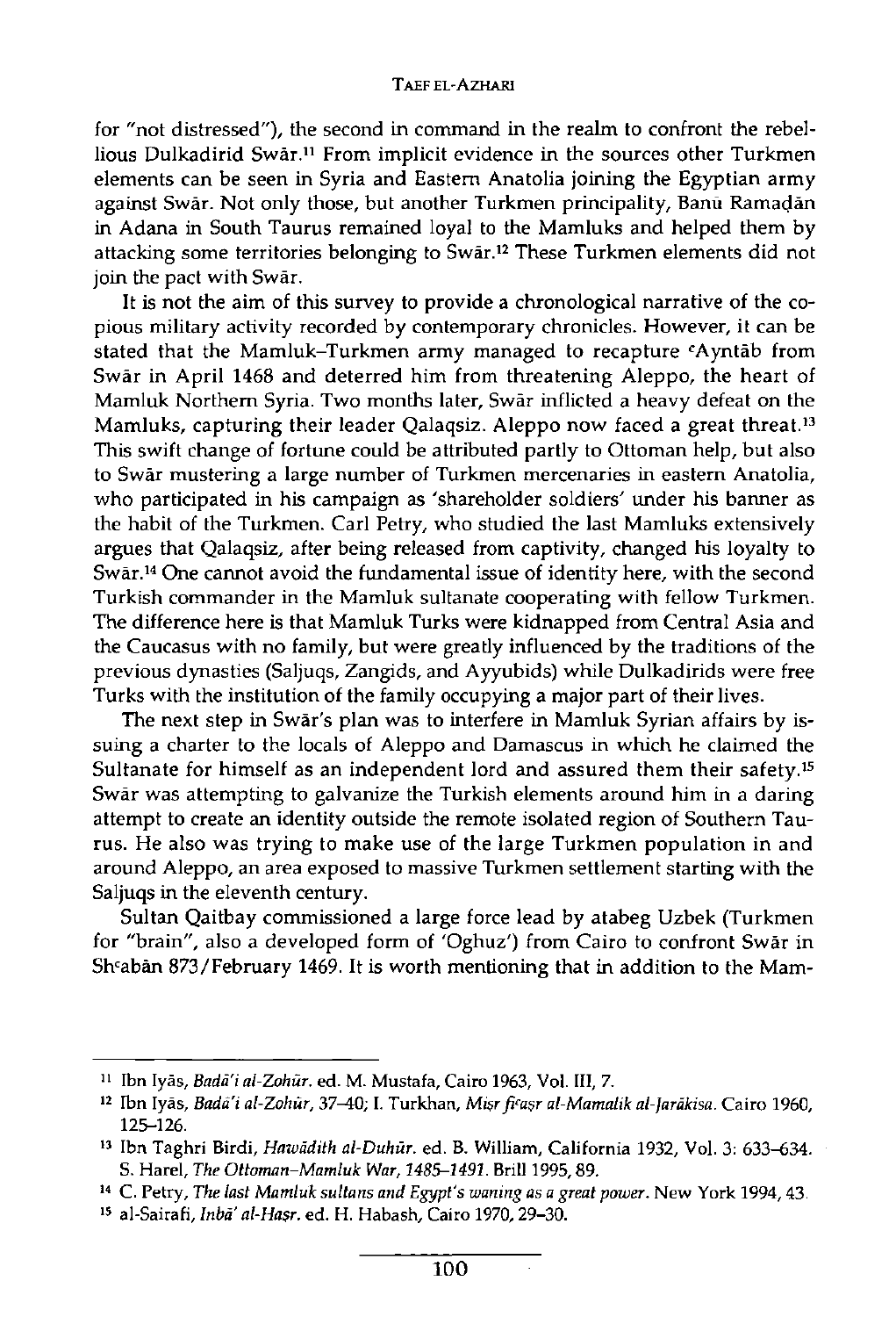luk-Turkish regular army, many Turkmen mercenaries were in their company.<sup>16</sup> That army managed three months later to inflict heavy defeat on Swar near Aleppo, killing a brother of his named Malbek, and capturing two others. Swar himself managed to escape by taking refuge in the Ottoman territories.<sup>17</sup>

According to Ibn Aja (t 1476), weeks later, while the Mamluks were returning to Aleppo, Swar and a massive host of Turkmen managed to surprise the Mamluks and devastate them. The victory of Swar made him a legend comparable to Timurlane which was reflected in some poems of the period.<sup>18</sup>

The question which should be addressed here is how did the Dulkadirid Turkmen manage to gather such a large force and reverse their fortune? There is no clear answer in the absence of detailed information, but the saturation of the area with them made forming and breaking alliances a routine. In addition to the Ottoman assistance to minimize the Mamluk presence in Eastern Anatolia, it should be added that the image of the Mamluk sources on the Turkmen was that of robbers, ready to move at a moment's notice.

Later in the same year, Swar tried to capitalize on his victory, by negotiating with the Mamluk sultanate and trying to enter into a vassal relation with Egypt. He demanded the recognition of his authority over his capital Albistan and the other vicinities. Also he dared to request permission to deploy some Dulkadirid forces in Aleppo under the supervision of the Mamluks in return for the surrender of <sup>c</sup>Ayntab to Cairo.

His proposals were declined, spoiling any chance of separate identity for the Dulkadirird.<sup>19</sup> The reaction was harsh. Swar attacked the countryside of Aleppo in an economic attrition, and in addition he annexed lands from fellow Turkmen to the southwest in Adana in 875/summer 1470. That had a devastating effect in the area concerning the Mamluk territories. The locals in Sis, between Albistan and Adana, arrested the Mamluk lord of the town and contacted Swar to surrender the town to him. According to Ibn Aja, the Turkmen looting of the area was much worse than the devastation inflicted by the Timurids.<sup>20</sup> Undoubtedly, the majority of the population of Sis were Turkmen - like most of the area around Taurus - who were looking for stability in their daily lives. That could endanger the Mamluk interests in the area, and might lead to more territorial losses, especially that of Malatya, north of Albistan. It was a Mamluk city and vital commer-

**<sup>16</sup> Ibn Taghri,** *Hawadith,* **700; Harel,** *The Ottoman-Mamluk War,* **90. It is a strenuous task to understand the diverse mosaic of the Turkmen elements of both fronts, saturated with them and in the area in general, as sources themselves do not give much details about their clans and tribes.** 

**<sup>17</sup> Ibn Taghri,** *Hawadith,* **709-710. al-\$airafi,** *Inba al-Hasr,* **69-70. Ibn Iyas,** *Badai al-Zohur,*  **32-33; Turkhan,** *Misrfi asr al-Mamalik al-Jarakisa,* **126-127.** 

**<sup>18</sup> Ibn Aja,** *al- cIrak,* **46. The former Dulkadirid lord Budaq was in the Egyptian company in Syria and returned to Egypt with them. It is not clear if he had participated in the warfare.** 

**<sup>19</sup> Ibn Iyas,** *Badai al-Zohur,* **44. Turkhan,** *Misr,* **128. H. Inalcik, "The emergence of the Ottomans," in** *The Cambridge history of Islam,* **vol. IA, 1979, 264.** 

**<sup>20</sup> al-\$airafi,** *Inba al-Hasr,* **239. Harel,** *The Ottoman-Mamluk War,* **93. Ibn Aja,** *al-^Irak,* **145.**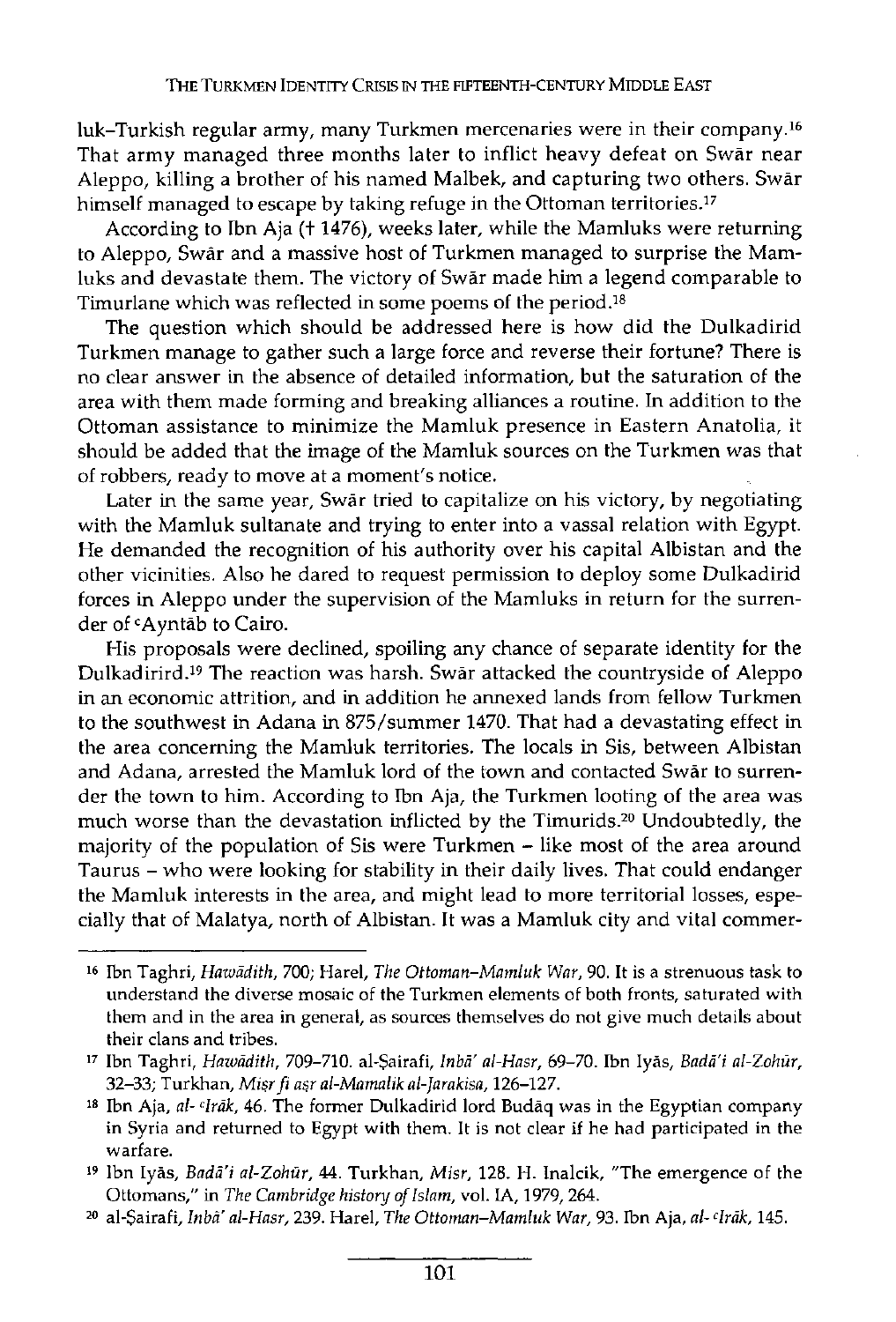cial centre linking the Caspian trade to Anatolia on the route between Syria and the Black Sea ports.

Looking panoramically, another Turkmen threat towards the Mamluks arose on behalf of the Aq Qoyunlu lord, Uzun Hassan ('The Tall', + 1478), who seized the moment of Mamluk weakness in October 1470 and attacked Aleppo and other Mamluk dominions in al-Jazira.<sup>21</sup> Thus a Turkmen chain reaction was threatening the whole area. The Aq Qoyunlu had very good relations with the Mamluks and were not hostile towards the Ottomans either until the 1460s. Due to the pressing situation, the Mamluk sultanate started immediately to organize a massive campaign to end this crisis. In addition to the appointment of the close confident Yashbak (Turkmen for "living") as commander, Ibn Iyas had mentioned that the Mamluks were gathering the Turkmen tribes in Syria to join the Mamluk efforts.<sup>22</sup>

Military history is not the prime concern of this paper, thus the focus is on the political outcome, leaving the details of the campaigns to the chief justice and negotiator of the Mamluk Ibn Aja.<sup>23</sup> In Muharram 876/June 1471, the Egyptian army managed to capture <code>‹Ayntāb</code> from the Turkmen after a long siege and fierce resistance by forcing Swar to flee the city.

Sources recorded that several loyal Turkmen tribes had assisted the Mamluks in their campaigns further on. In addition to the support of Banu Ramadan principality, as a result, the town of Tarsus and later Sis were captured.<sup>24</sup> Ibn Aja was sent by the Mamluks to negotiate with Swar upon the Dulkadirid request. Every attempt to rule semi-independently, even in remote and small towns like Sis, was turned down.

Despite skirmishes, a fragile peace was maintained for a year until Dhū al-Hijja 876/May 1472. Finally, Swar was besieged in an isolated castle with no help from the Ottomans, he surrendered himself to the Mamluk side, after being insured his safety.<sup>25</sup> The Mamluk long candidate, Budaq was reappointed as lord of the Dulkadirid principality, while Swar with two other brothers were brought to Cairo in chains and humiliated in public before being hanged at the doors of Cairo in Rabi<sup>c</sup> I 877/October 1472. One can attribute part of the Mamluk success to the Turkmen themselves. The lavish spending of Yashbak on the Turkmen

**<sup>21</sup> Ibn Aja,** *al- cIrak,* **219. Petry,** *The last Mamluk sultans,* **47. The Aq Qoyunlu (Turkmen for White sheep'; 780-914/1378-1508). Was a confederation of Turks, formed from the ancient Oghuz. They were vassals to the Timurids, then expanded in parts of Iraq and Persia. C. E. Bosworth.** *Islamic dynasties.* **Edinburgh 1980,170-171.** 

**<sup>2</sup> 2 Ibn Iyas,** *Badai al-Zohur,* **54-55. The sources are full of fragmented lines about diverse Turkmen elements in the Middle East, which were in general willing to fight for any power which can afford them.** 

**<sup>2</sup> 3 Ibn Aja,** *al- cIrak,* **87-97.** 

**<sup>2</sup> 4 Ibn Aja,** *al- 'Irak,* **98-105. al-Sairafi,** *Inba al-Hasr,* **331-332.** 

**<sup>2</sup> 5 Ibn Iyas,** *Badai al-Zohur,* **73-74. Ibn Aja,** *al- cIrak,* **147-150; Harel,** *The Ottoman-Mamluk War,* **95-96. The Ottomans were engaged in fighting the Venetians at that time.**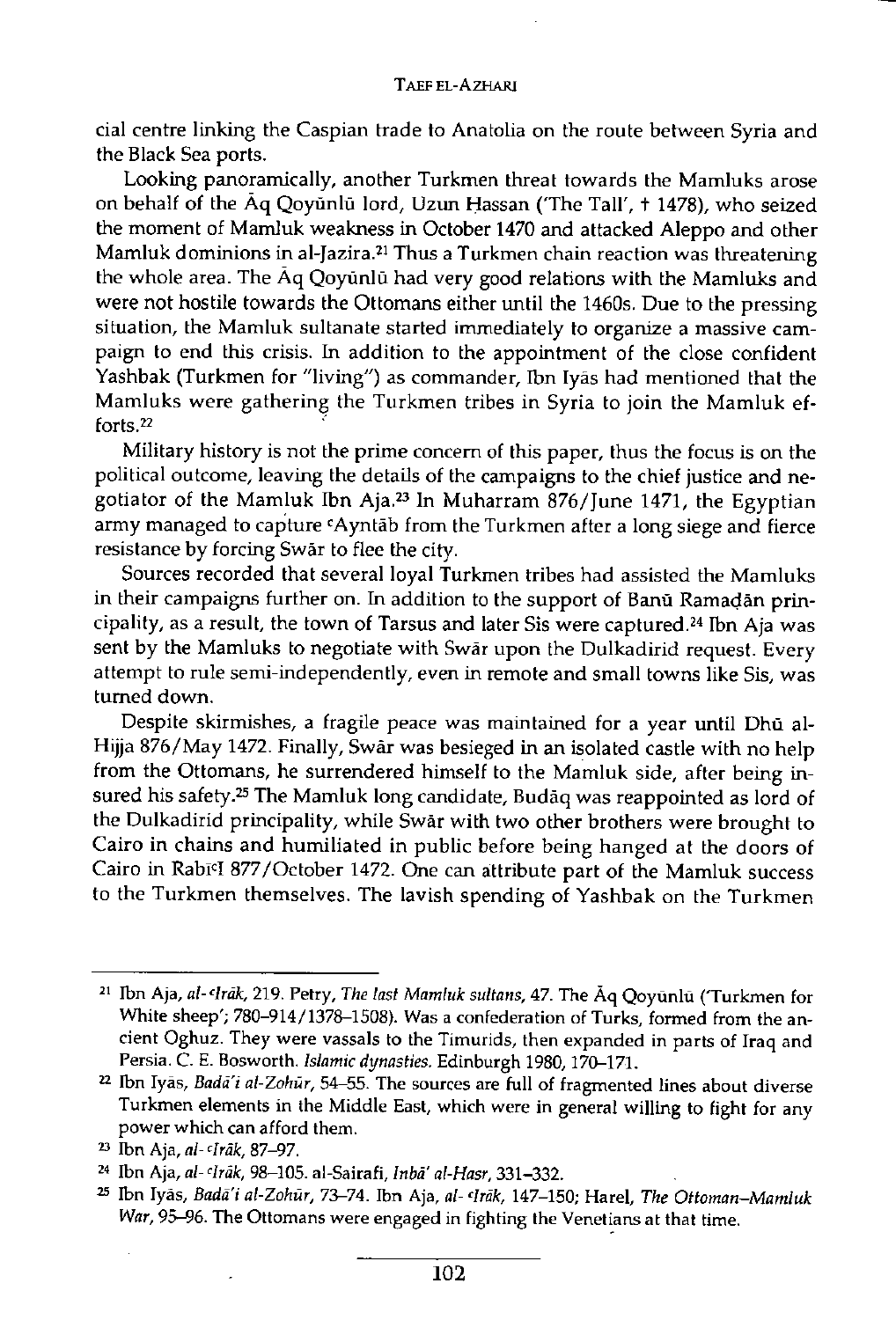tribes, including a large number of the Dulkadirids secured their loyalty, especially the commanders.<sup>26</sup>

It is astonishing that after six years of war between the Dulkadirids and the Mamluks, which drained the Egyptian economy, the Mamluk sultan reinstated a Dulkadirid as a vassal instead of appointing a commander from Cairo as the habit with the other iqtā<sup>c</sup> in the region. That reflects the heavy presence of the Turkmen strength in the area. The Turkmen potency was reflected in the lines of the contemporary Egyptian historian, Ibn Iyas who evaluated the Turkmen challenge:

"The prestige which the sultan had enjoyed among the kings of the Orient and other realms was gravely harmed. Even the peasants across the realm dared to rebel against the authority, while fighting Swár. The Mamluks were about to lose power. Swár was nearing to capture Aleppo and the Khutba was declared for him, the currency was struck in his name in Albistan sphere."<sup>27</sup>

While the Dulkadirids under Budáq remained vassals of the Mamluks between 877 and 885/1472-1480, there was no sign of challenge by any elements under their suzerainty. The challenge came from a stronger Turkmen power in the Middle East. Uzun Hassan, lord of the Áq Qoyünlü who established himself in Tabriz in 1472, established the capital of his realm in Azerbajan and Northern Iraq and Western Persia.<sup>28</sup> In addition to Diyar Bakr, as mentioned above, the Aq Qoyünlü - since their foundation in the fourteenth century - did not clash with the Mamluks and represented themselves as servants to their sultans, only in 1470 with the embarrassing victories of the Dulkadirids. When they dared to attack Aleppo in 1471, allying with Venice against both the Ottomans and the Mamluks, Uzun declared his independence, encouraged by crushing and dominating the Turkmen of Qara Qoyunlu.<sup>29</sup> Since J. Woods has studied the Aq Qoyünlü extensively, only the idea of identity among the Turkmen must be dealt with, which is the focus of this research. Uzun in Dhü al-Hijja 877/May 1472 took the opportunity of the pilgrimage season, and sending his envoy to Mecca declaring himself as king and patron of the two holy mosques in Mecca and Medina. He also sent his own paneling (kiswa) for the Ka<sup>c</sup>ba in Mecca.<sup>30</sup>

Here a conflicting identity can be seen. A Turkmen lord took an unprecedented step by declaring himself the patron of the two holy shrines, while the Abbasid Caliph resided in Cairo. It was a very daring attempt to seize the pres-

**<sup>26</sup> Ibn Aja,** *al-'Irak,* **139,158. Ibn Iyas,** *Badai al-Zohur,* **74-76.** 

**<sup>27</sup> Ibn Iyas,** *Badai al-Zohur,* **78-79. The khutba or Friday sermon was a mark of full independence.** 

**<sup>28</sup> Morgan,** *Medieval Persia,* **105.** 

**<sup>29</sup> Morgan,** *Medieval Persia,* **105.** 

**<sup>30</sup> Ibn Iyas,** *Badai al-Zohur,* **87-88. J. Woods,** *The Aqqoyunlu. Clan, confederation, empire.*  **Minneapolis-Chicago 1976, 160-161. Uzun Hassan preceded the Turkmen Ottomans who had this title after 1517.**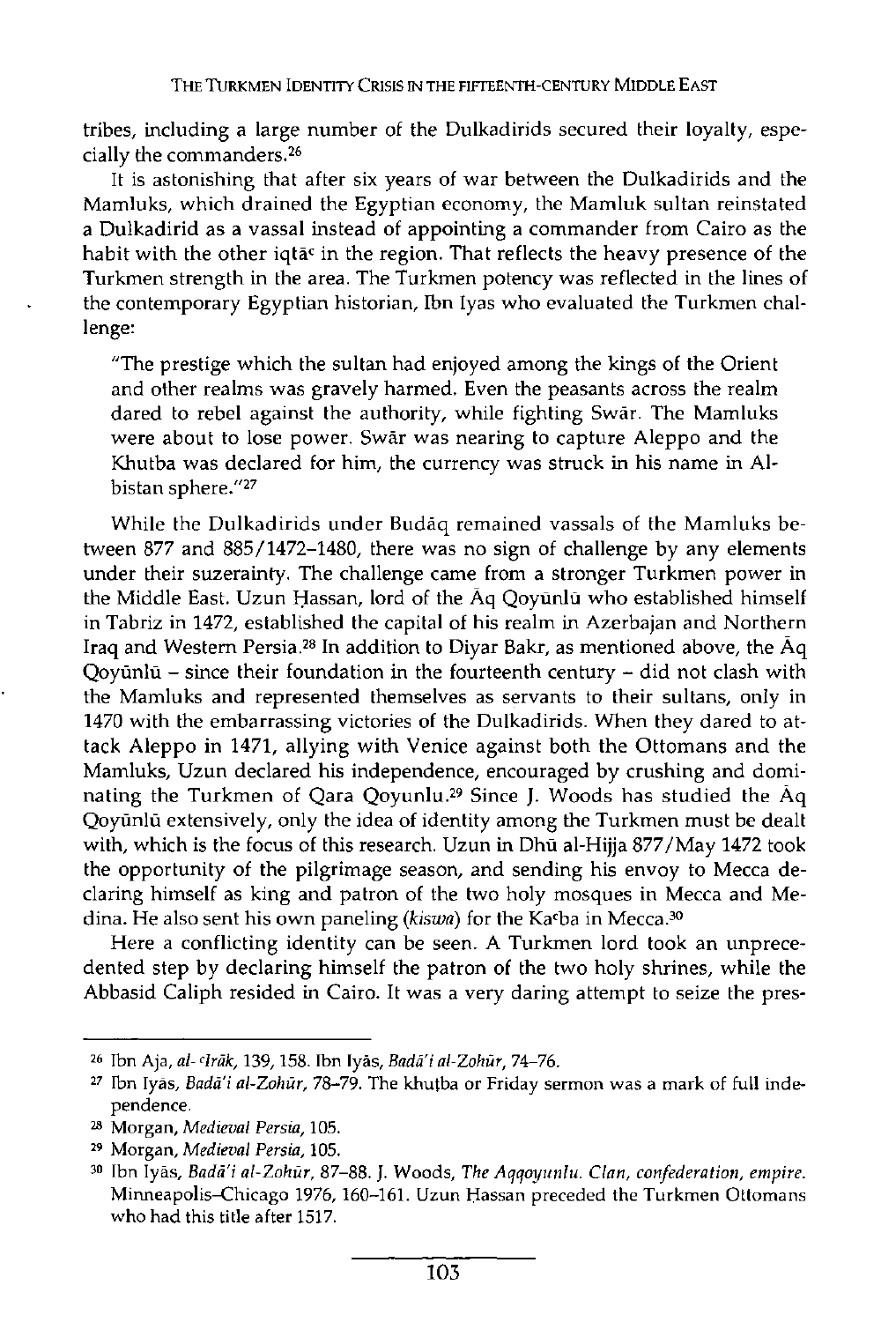## **TAEF EL-AZHARI**

tige of an obscure Turkmen line. The patronage was always reserved for an Arab from the line of the prophet, or later for a powerful sultan recognized by the Caliphate. So this challenge to the Mamluk Turks was a step towards creating a new identity for the Turkmen, but it conflicted with their interests in allying with Christian Venice against fellow Muslims.

In September 1472 Uzun began depriving the Mamluks of key cities in Eastern Anatolia, such as <code>‹Ayntāb,</code> al-Bira, and started closing in on Aleppo. He tried to create a confederation of the Turkmen around him by contacting the lord of Dulkadir, Budaq in Albistan. He invited him to his authority, and ordering him to surrender a number of castles in the area. Also the Aq Qoyunlu lord contacted the Mamluk deputy in Syria, trying to force him into submission.<sup>31</sup>

It is understandable that the deputy of Syria did forward the message to Cairo, asking for help as member of the realm. But why did Budaq, a Turkmen lord, prefer to remain a vassal of the Turkish Mamluks, and not of the Turkmen Aq Qoyunlu? The short answer is self evident. But it can be argued that Budaq refused to submit to an equal Turkmen who claimed higher religious authority. It seems that the diverse Turkmen elements of the fifteenth century declined the habit of the steppes in joining a wider federation like the Oghuz Saljuqs in the eleventh-twelfth centuries, or the Oghuz Ottomans later on, and they shared part of their land as fiefs.

Budaq remained under the Mamluks until 886/1481, when he was overthrown by his brother **SAlā' al-Dawla supported by the Ottoman**s. The reason for the Ottoman intervention in the Dulkadirid affairs was not to expand, but to seek revenge for the Mamluk intervention in the Ottoman feud after the death of Muhammad II in 1481, and to welcome Jem, one of the Ottoman contestants against sultan Bayazid II (+1512).<sup>32</sup> The Mamluks had commissioned two campaigns against <sup>c</sup>Ala' al-Dawla in Rajab 888/August 1483, and in Jumada I 889/March 1484, but no decisive victory was achieved over the rebellious Dulkadirid who was strongly supported by the Ottomans. One should add that Aleppo and its vicinity was under threat from these Turkmen forces.<sup>33</sup> This area which represented the Thoghour ('boundaries') between Arabs and Byzantines in the first four centuries of Islam became a par excellence Turkmen-Turkish one.

By the end of 1485, <sup>c</sup>Alā' al-Dawla had recognized the stern will of the Mamluks to keep the Dulkadirids under their authority, which made him to initiate a negotiation with the Mamluks. Qaitbay, the Mamluk Sultan had sent an envoy to meet with him out side Aleppo where he received a royal gown from Cairo and was reinstated as lord of the Dulkadirids under the Mamluks.<sup>34</sup> Again one sees

**<sup>31</sup> Ibn Iyâs,** *Badai al-Zohur,* **81-82. Petry,** *The last Mamluk sultans,* **47. It should be noted that the first Ottoman lord to be granted the title sultan was Bayezit 1 1394 from the Mamluks. Bosworth,** *Islamic dynasties,* **138.** 

**<sup>3</sup> 2 Ibn Tûlûn,** *Mufâkahat al-Khillân.* **Beirut 1988, Vol. I, 47-48; M. Zeyada, "Nehayat al-Salatin al-Mamàlïk fi Misr,"** *Egyptian Historical journal* **4 (1951), 203-204.** 

**<sup>3</sup> 3 Ibn Tùlùn,** *Mufakahat al-Khillan,* **56-57; Ibn Iyâs,** *Badai al-Zohur,* **205.** 

**<sup>3</sup> 4 Zeyada,** *Nehayat,* **221-222.**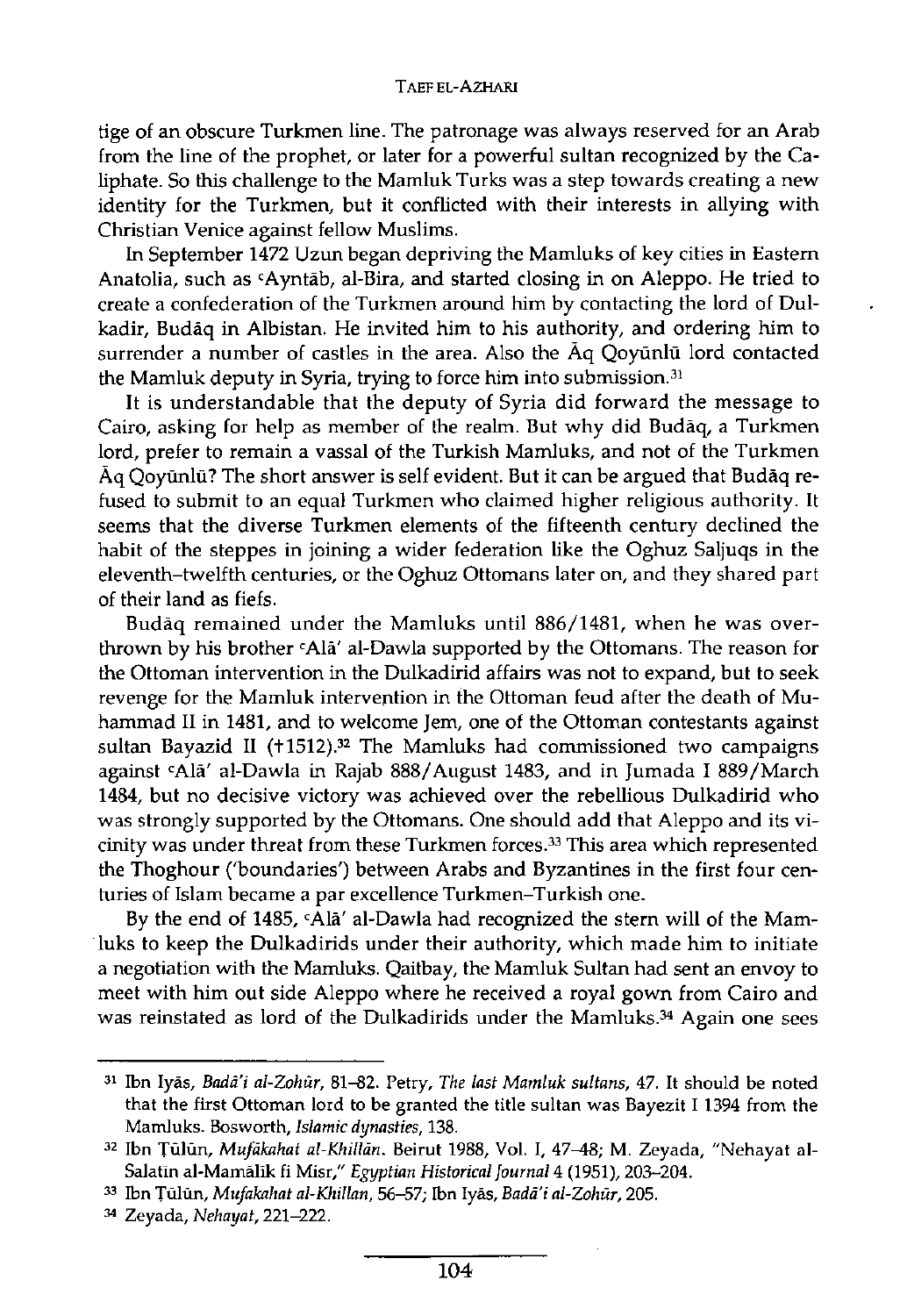the Mamluk Turks unable to solve the Turkmen dilemma but installing a deputy from Cairo, which reflects the overwhelming presence of the Turkmen in the region. In his turn, <sup>c</sup>Ala' al-Dawla became not only a vassal, but a reporter of the hostile Ottoman activities against the Mamluks in Anatolia; e.g. in 1489 when Bayazid II was massing his forces near Kayseri, according to M. Zeyada.<sup>35</sup>

The Dulkadirids, on the basis of information found in the sources, did not play a significant role further on, and remained within the Mamluk orbit until their decline in 1515 despite the severe weakness of the Mamluks with three different sultans between 1498 and 1501. The amicable relations between the two Turkish powers, the Ottomans and the Mamluks, marginalized the Dulkadirids from any important role between 1492 and 1512. <sup>c</sup>Ala' al-Dwla remained under Mamluk suzerainty until 921/1515 when Selim I the Ottoman (+1520), sacked the Dulkadirid Principality, practically ending their rule and paving the way to uproot the Mamluk Turks in the following two years.<sup>36</sup> The end of the Dulkadirids was reported in a letter from Selim I to the Mamluk Sultan al-Ghūrī (+1516) describing them as "Those apostates, damned by Almighty. We beheaded their lords while beheading other devil Turkmen."<sup>37</sup>

Although C. Cahen had stated that the Turkmen elements failed to penetrate mainland Mamluk territories, and were pushed to settle in the Taurus region,<sup>38</sup> one finds fundamental changes in Mamluk Syria influenced by the Turkmen pressure in the Middle East during the fifteenth century. We find the Mamluk Sultan in Rabi<sup>c</sup> I 886/June 1481 appointing a Dulkadirid prince, <sup>c</sup>Abd al-Raziq, brother of Budaq as lord of Hamah in central Syria. Certainly the Mamluks were in no shortage of capable deputies who were always sent from Cairo. Breaking this rule for the first time in a major city of Syria to the advantage of the Turkmen was highly significant and it reflects their deep penetration in the area.<sup>39</sup> Other cases of the same pattern cannot be ruled out completely, for the sources were overwhelmed with military details. The contemporary Syrian chronicler, Ibn Tūlūn (+1546) mentioned new development in Mamluk administration. The introduction of a new post in 907/1501 named 'Amir al-Turkoman', prince or commander of the Turkmen, and was given first to the inspector of the Mamluk army. That post remained during al- Ghuri's rule until 1516, and then the post was held by another prince of the Turkmen in Syria marching against Sultan al-Ghūrī against the Ottomans.<sup>40</sup>

**<sup>35</sup> Zeyada,** *Nehayat,* **208.** 

**<sup>36</sup> Zeyada,** *Nehayat,* **210-212. During this friendly relation, the Mamluks had allowed the**  Ottomans to interfere in the affairs of their vassals, the  $\bar{A}q$  Qoyunlu from 1492, ac**cording to Ibn Iyas,** *Badai al-Zohur,* **286-288.** 

**<sup>37</sup> A. Mutawalli,** *al-Fath al-Othmani le al-Sham wa Mi sr.* **Cairo 1995,335-336.** 

**<sup>38</sup> C. Cahen,** *Pre-Ottoman Turkey,* **313.** 

**<sup>39</sup> Ibn Aja,** *al- cIrak,* **192.** 

**<sup>40</sup> Ibn Tulun,** *Mufakahat al-Khillan,* **1,198, 327. The sources are filled with expression such as "gathering the Turkmen", and "Turkmen vanguards", especially in Northern Syria.**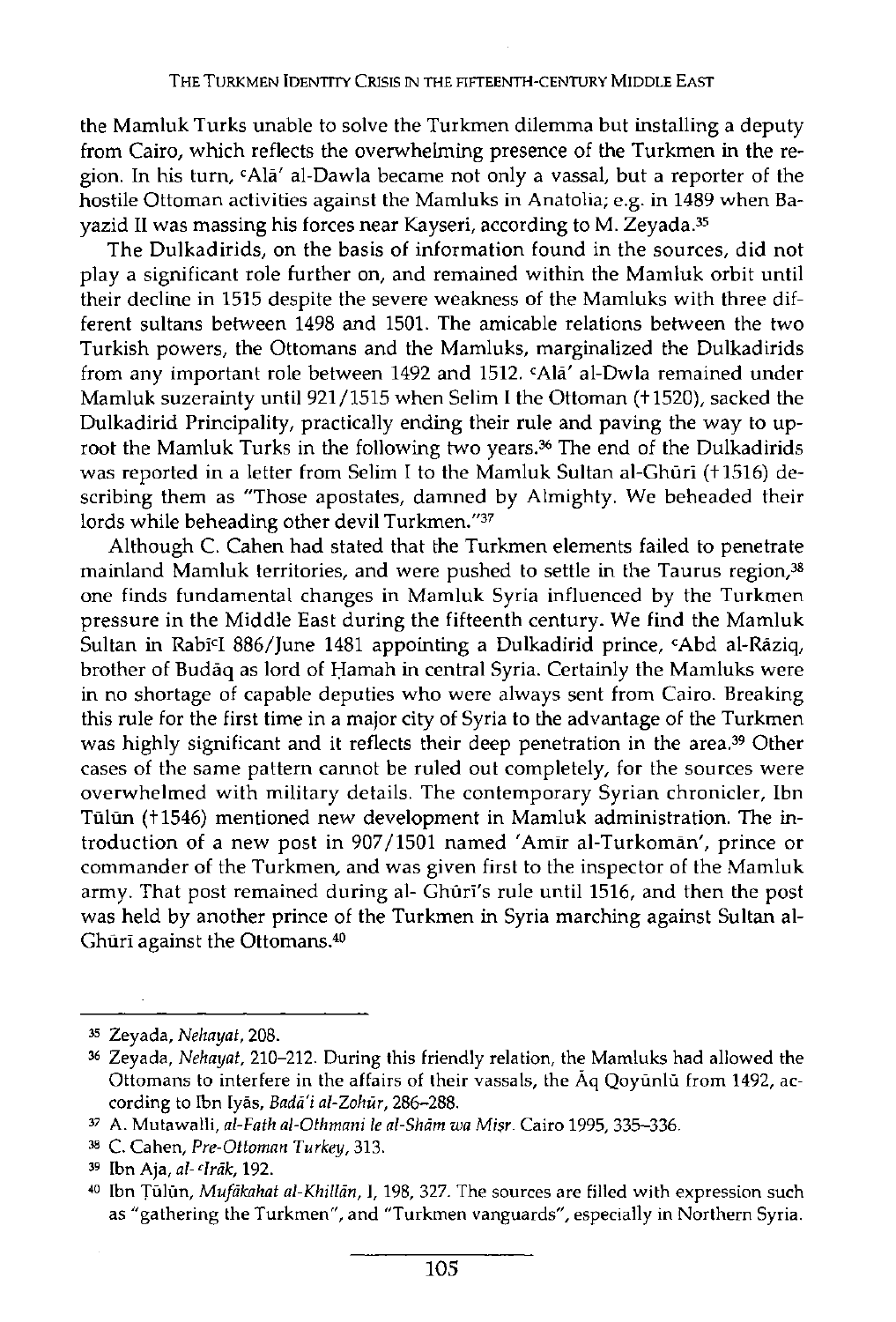This reflects on the importance of the Turkmen in the area, and how they became part of the fabric of the Turkish Mamluk army. It seems that the political identity of the Turkmen developed faster than their religious identity. O. Turan and D. Morgan have both stated that all the Turkmen elements in the Middle East down to the end of the fifteenth century were half-Shamanistic followers, and Islam did not touch them yet. We find, for instance, that the Aq Qoyunlu after 1490 still believed in Mongol Yasa and strongy opposed the implementation of the Muslim *sharia.* Although as mentioned earlier, they claimed for the protection of Mecca and Medina as true Muslims.<sup>41</sup> It is expected that the Dulkadirids were not the exceptions.

In conclusion, one of the main failures shared by the Turkmen dynasties, including the Dulkadirids in the fourteenth and fifteenth centuries, was the absence of *Pacta Turkmana* like the Turkmen Saljuqs in eleventh-thirteenth centuries, or as H. Inalcik has indicated, the Ottoman Turkmen principality had united most of Anatolia during the fourteenth century under its control, developing it later into an empire.<sup>42</sup> That was the exception departing from a tribal identity into a state one.

**<sup>41</sup> Morgan,** *Medieval Persia,* **106. Turan, "Anatolia in the period of the Seljuks," 251.** 

**<sup>42</sup> Inalcik, "The emergence of the Ottomans," 263,275.**